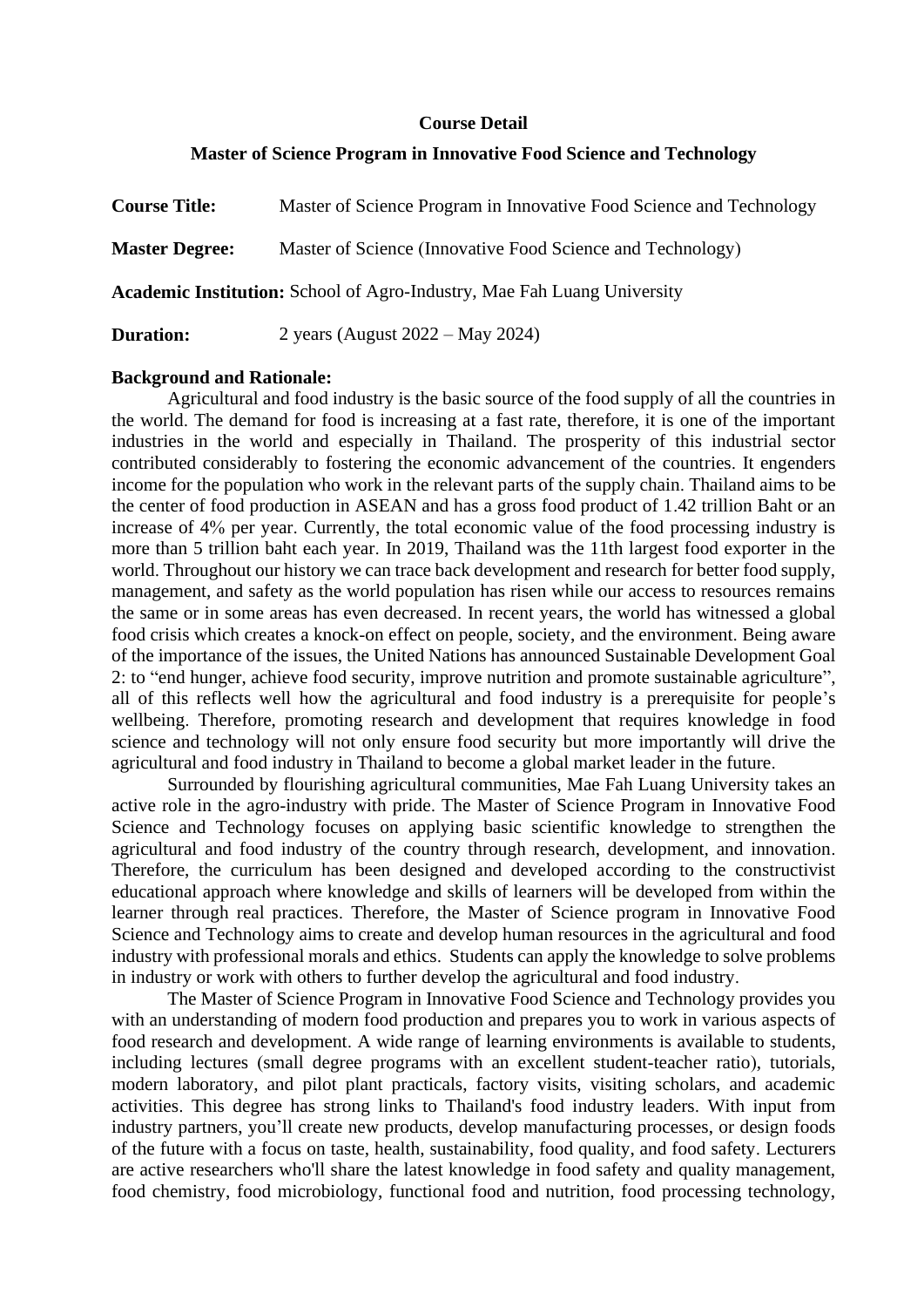food product development, future food, and Geographical Indications (GI) products. In order to further expand and improve successful ongoing research projects as well as to create sustainable synergies, the program is engaged in successful and intense cooperation with excellent partners in both the national and global academic realm, including; Chiba University, Shinshu University, Tokyo University of Marine Science and Technology, Kagoshima University, Japan; Korea University, Sejong University, Kyungnam University, Korea, Bogor Agricultural University, Indonesia; Universiti Teknologi Mara, Malaysia; Universiti Putra Malaysia, Malaysia; Hohenheim University, Germany; Mendel University in Brno, Czech Republic, and IUT Lyon 1 - site de Bourg en Bresse, AgroSup Dijon, France.

### **Objectives:**

The aims of this program are to educate the students to have the knowledge, expertise, and potency in food science and technology; and to be able to apply their skills and advanced knowledge to a food-related workplace situation, as well as create knowledge, innovation, research and development of food products to the global challenges associated with feeding the world by contributing to meet the provision of high-quality, safe and nutritionally valuable food and food products; and be able to work with others in a multicultural society, realize morality, ethics, and professional ethics.

### **Course Synopsis and Methodology:**

### **1. Study plan**

### **Study Plan for Master of Science (Innovative Food Science and Technology) for Academic Year 2022**

| Year 1          |                            |             |                            |              |             |  |
|-----------------|----------------------------|-------------|----------------------------|--------------|-------------|--|
|                 | Semester 1 (Aug-Dec, 2022) |             | Semester 2 (Jan-May, 2023) |              |             |  |
| Course          | Course title               | Credit      | Course                     | Course title | Credit      |  |
| code            |                            |             | code                       |              |             |  |
| 1403798         | Thesis                     | $6(0-18-6)$ | 1403794                    | Seminar 1    | $0(1-0-2)$  |  |
|                 |                            |             | 1403798                    | Thesis       | 12          |  |
|                 |                            |             |                            |              | $(0-36-12)$ |  |
| Total (credits) |                            |             | Total (credits)            |              | 12          |  |

**Plan A1** (Research only)

| Year 2          |                            |             |                 |                            |             |  |
|-----------------|----------------------------|-------------|-----------------|----------------------------|-------------|--|
|                 | Semester 1 (Aug-Dec, 2023) |             |                 | Semester 2 (Jan-May, 2024) |             |  |
| Course          | Course title               | Credit      | Course          | Course title               | Credit      |  |
| code            |                            |             | code            |                            |             |  |
| 1403798         | Thesis                     | 12          | 1403798         | <b>Thesis</b>              | $6(0-18-6)$ |  |
|                 |                            | $(0-36-12)$ |                 |                            |             |  |
| 1403896         | Seminar 2                  | $0(1-0-2)$  |                 |                            |             |  |
| Total (credits) |                            | 12          | Total (credits) |                            | 6           |  |

*\* Submit and present thesis proposal within Dec, 2022 and start conducting research from Jan, 2023 to April, 2024. Defend thesis within May, 2024*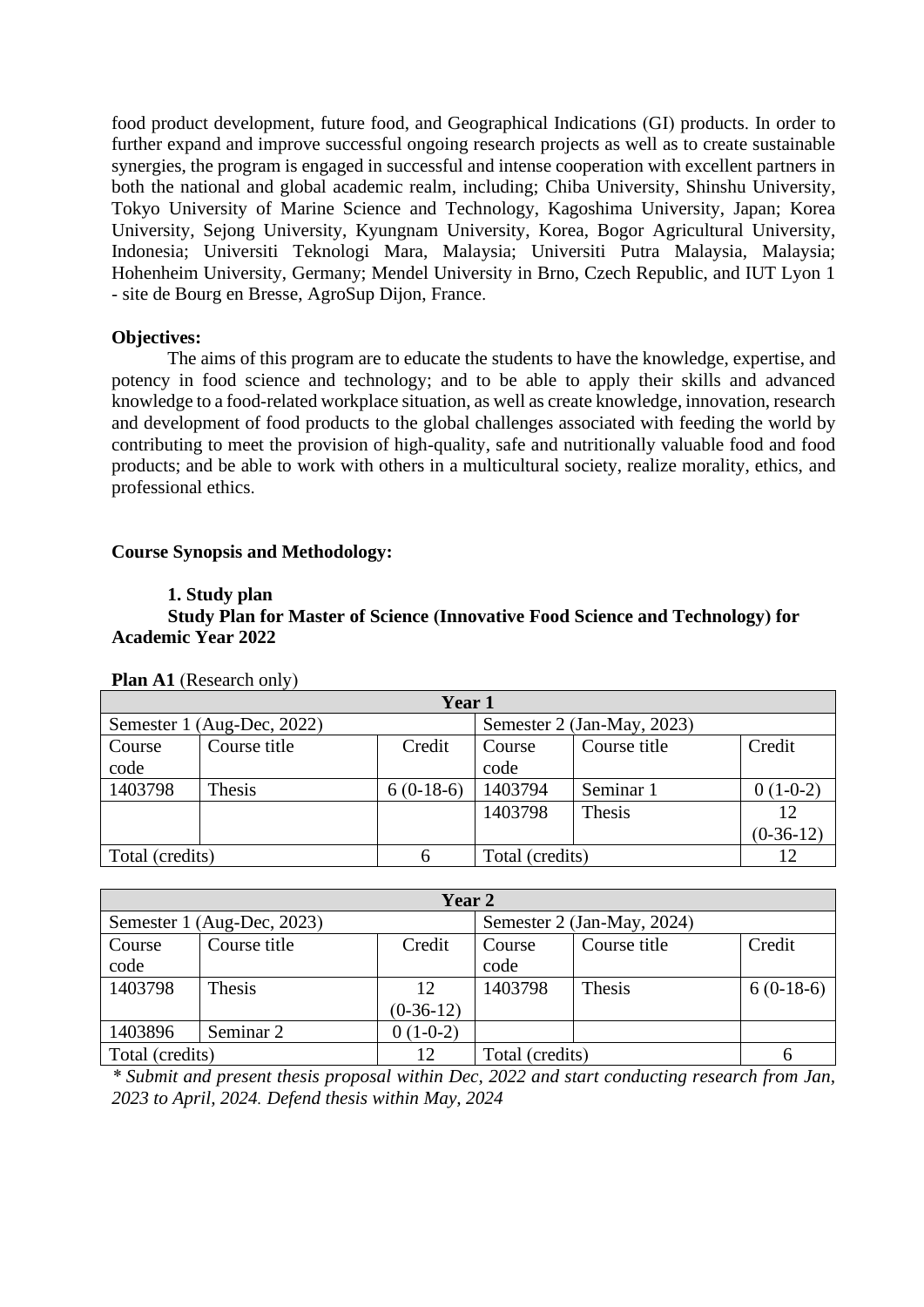|                | <b>Plan AZ</b> (Course works and research)                                     |            |                |                   |            |
|----------------|--------------------------------------------------------------------------------|------------|----------------|-------------------|------------|
|                |                                                                                | Year 1     |                |                   |            |
| Semester 1     | (Aug-Dec, 2022)                                                                |            | Semester 2     | $(Jan-May, 2023)$ |            |
| Course<br>code | Course title                                                                   | Credit     | Course<br>code | Course title      | Credit     |
| 1401704        | <b>Advanced Statistics</b><br>and Experimental<br>Design for Agro-<br>Industry | $3(3-0-6)$ | 1403799        | Thesis            | $3(0-9-3)$ |
| 1401705        | Research<br>Methodology for<br>Agro-Industry                                   | $3(3-0-6)$ | $140$ xxxx     | Elective 1        | $3(x-x-x)$ |
| 1402813        | <b>Advanced Food</b><br><b>Analytical Techniques</b>                           | $3(2-3-5)$ | $140$ xxxx     | Elective 2        | $3(x-x-x)$ |
| 1403801        | Emerging Food<br>Processing<br>Technologies                                    | $3(3-0-6)$ | $140$ xxxx     | Elective 3        | $3(x-x-x)$ |
| 1403794        | Seminar 1                                                                      | $0(1-0-2)$ |                |                   |            |

### **Plan A2** (Course works and research)

| Year 2          |                            |             |                 |                            |            |  |
|-----------------|----------------------------|-------------|-----------------|----------------------------|------------|--|
|                 | Semester 1 (Aug-Dec, 2023) |             |                 | Semester 2 (Jan-May, 2024) |            |  |
| Course          | Course title               | Credit      | Course          | Course title               | Credit     |  |
| code            |                            |             | code            |                            |            |  |
| 1403799         | Thesis                     | $6(0-18-6)$ | 1403799         | Thesis                     | $3(0-9-3)$ |  |
| 1403896         | Seminar 2                  | $0(1-0-2)$  |                 |                            |            |  |
| $140$ xxxx      | Elective 4                 | $3(x-x-x)$  |                 |                            |            |  |
| Total (credits) |                            | Q           | Total (credits) |                            |            |  |

Total (credits) 12 Total (credits) 12 Total (credits) 12

*\* Submit and present thesis proposal within May, 2023 and start conducting research from June, 2023 to April, 2024. Defend thesis within May, 2024.* 

|  |  |  |  |  |  | Plan B (Course works and research by independent study) |  |
|--|--|--|--|--|--|---------------------------------------------------------|--|
|--|--|--|--|--|--|---------------------------------------------------------|--|

| Year 1          |                            |            |                            |              |            |  |
|-----------------|----------------------------|------------|----------------------------|--------------|------------|--|
|                 | Semester 1 (Aug-Dec, 2022) |            | Semester 2 (Jan-May, 2023) |              |            |  |
| Course          | Course title               | Credit     | Course                     | Course title | Credit     |  |
| code            |                            |            | code                       |              |            |  |
| 1401704         | <b>Advanced Statistics</b> | $3(3-0-6)$ | $140$ xxxx                 | Elective 3   | $3(x-x-x)$ |  |
|                 | and Experimental           |            |                            |              |            |  |
|                 | Design for Agro-           |            |                            |              |            |  |
|                 | Industry                   |            |                            |              |            |  |
| 1403801         | Research                   | $3(3-0-6)$ | $140$ xxxx                 | Elective 4   | $3(x-x-x)$ |  |
|                 | Methodology for            |            |                            |              |            |  |
|                 | Agro-Industry              |            |                            |              |            |  |
| 1403794         | Seminar 1                  | $0(1-0-2)$ | $140$ xxxx                 | Elective 5   | $3(x-x-x)$ |  |
| $140x$ $xx$     | Elective 1                 | $3(x-x-x)$ | $140$ xxxx                 | Elective 6   | $3(x-x-x)$ |  |
| $140$ xxxx      | Elective 2                 | $3(x-x-x)$ |                            |              |            |  |
| Total (credits) |                            | 12         | Total (credits)            |              | 12         |  |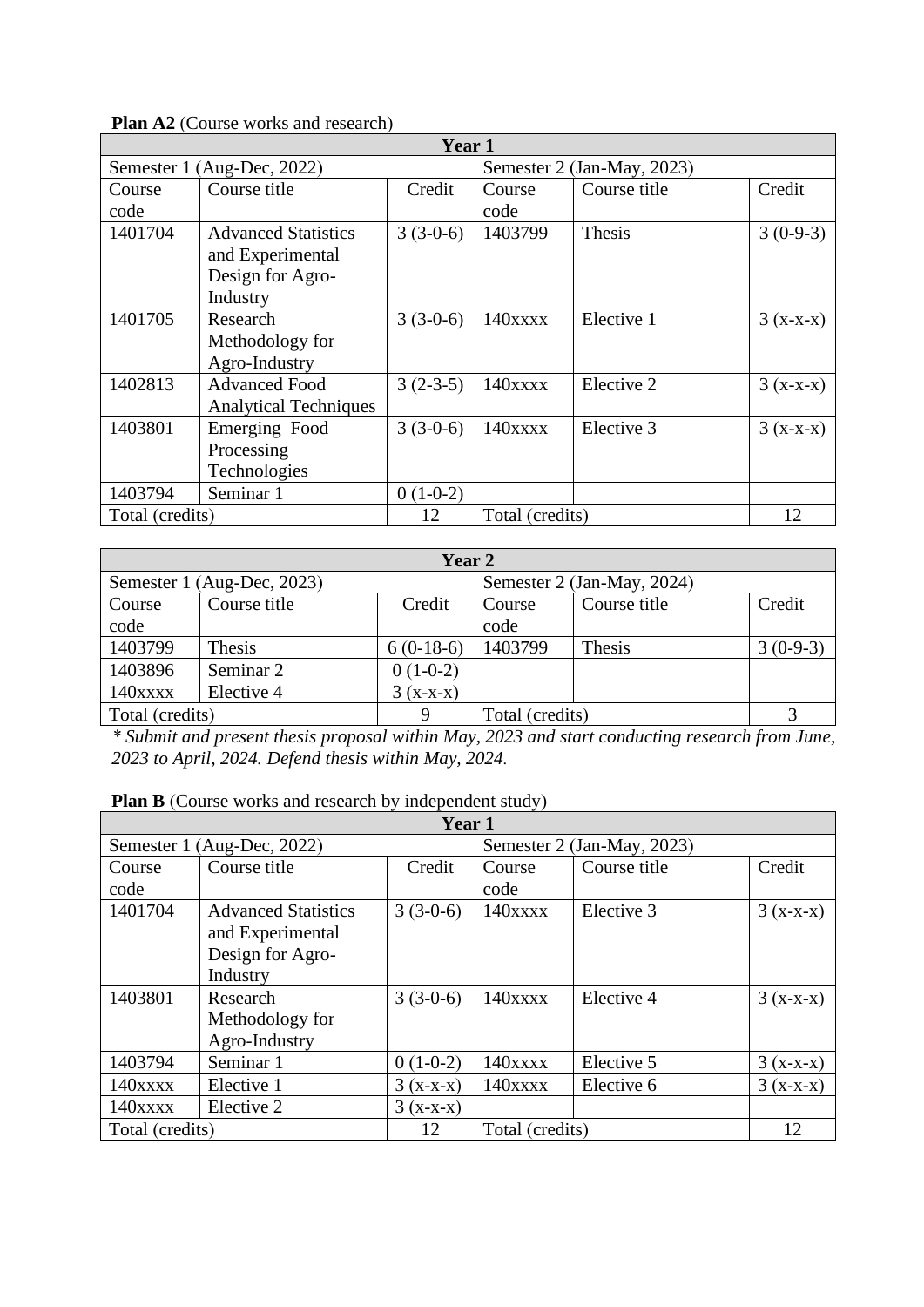| Year 2          |                              |            |                            |                          |             |  |
|-----------------|------------------------------|------------|----------------------------|--------------------------|-------------|--|
|                 | Semester 1 (Aug-Dec, 2023)   |            | Semester 2 (Jan-May, 2024) |                          |             |  |
| Course          | Course title                 | Credit     | Course                     | Course title             | Credit      |  |
| code            |                              |            | code                       |                          |             |  |
| 1402813         | <b>Advanced Food</b>         | $3(3-0-6)$ | 1403898                    | <b>Independent Study</b> | 6           |  |
|                 | <b>Analytical Techniques</b> |            |                            | in Food Science and      | $(0-18-18)$ |  |
|                 |                              |            |                            | Technology               |             |  |
| 1403801         | Emerging Food                | $3(2-3-5)$ |                            |                          |             |  |
|                 | Processing                   |            |                            |                          |             |  |
|                 | Technologies                 |            |                            |                          |             |  |
| 1403896         | Seminar 2                    | $0(1-0-2)$ |                            |                          |             |  |
| Total (credits) |                              | 6          | Total (credits)            |                          | 6           |  |

### **2. Course Content**

### **1) Thesis**

**1403799 Thesis 12 (0-36-12)** Research on a food science and technology topic pertinent to individual interest under the supervision and approval of advisory committee; research progress presentation every semester of the thesis enrollment; thesis defense; thesis submission; thesis or part of the thesis published in an academic conference proceeding or accepted for publication in an academic journal with peer review.

**1403898 Independent Study in Food Science and Technology 6 (0-18-18)** Independent study on an approved food science and technology related topic pertinent to individual interest under the supervision and approval of advisory committee; research defense and submit after completion; prepare research output for publishing in the proceedings format of national/international conference and/or manuscript for peer review national/international journal publication.

### **2) Core courses**

## **1401704 Advanced Statistics and Experimental Design for Agro-Industry 3 (3-0-6)**

Principles of experimental design and statistical analysis for Agro-Industry; techniques in experimental design including completely randomized design (CRD), randomized complete block design (RCBD), factorial design, fractional factorial design, Latin square design, split plot design, and balance incomplete block design (BIB); multiple linear regression, discrete model regression, multivariate analysis, principal component analysis, and cluster analysis.

### **1401705 Research Methodology for Agro-Industry 3 (3-0-6)**

Concepts and approaches for research project for food industry; research ethics; planning and management of the research project; research process and techniques; industrial problem-based proposal development; data collection, analysis and assessment; intellectual property management; report and article writing for publication; technology transfer to manufacturers; review and evaluate innovation and advance for food industry; presentation and report submission.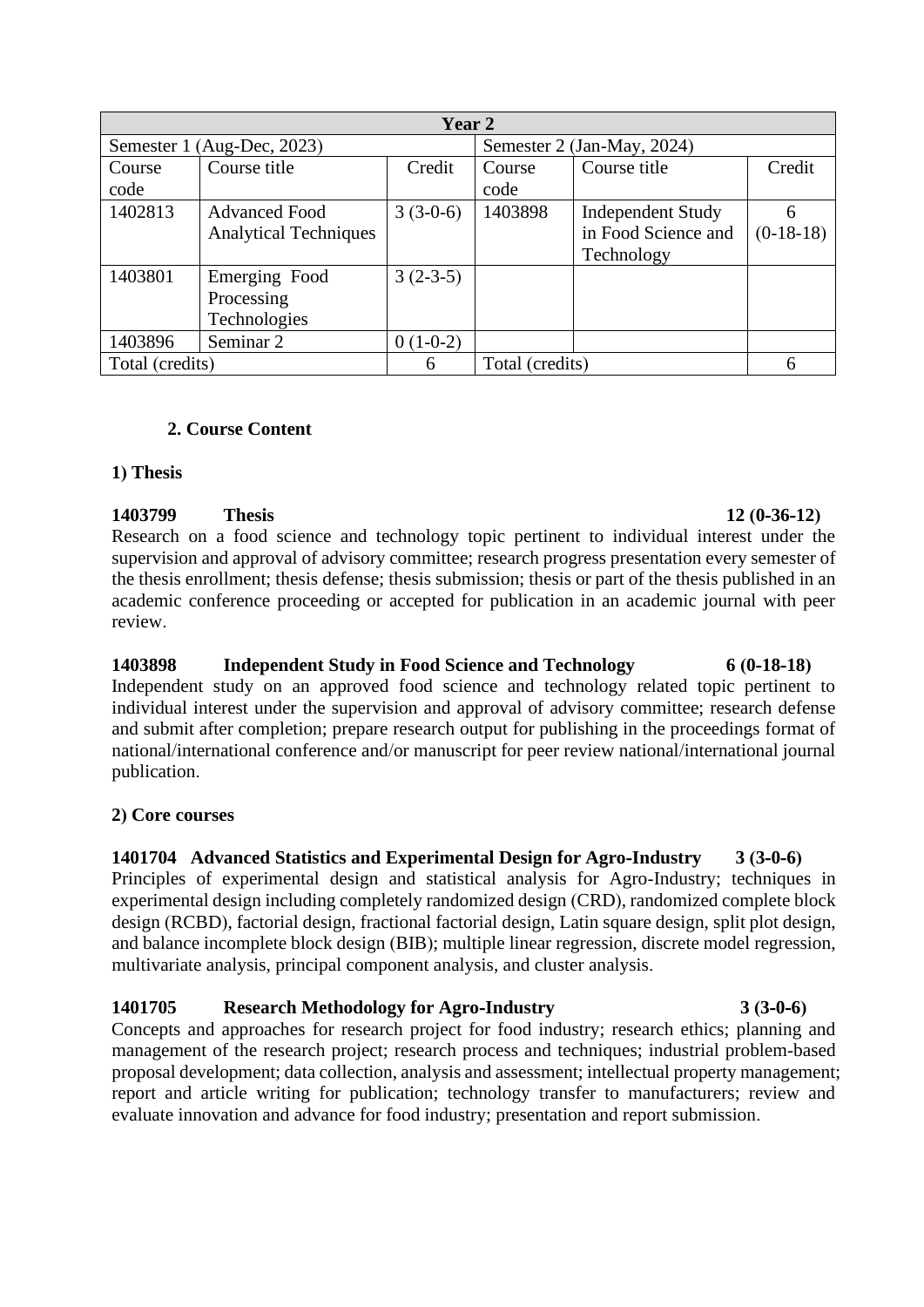# **1403801 Emerging Food Processing Technologies 3 (3-0-6)**

Principles of recently developed food processing including thermal processes e.g. ohmic heating, radio frequency, infrared frequency, pressure assisted temperature sterilization and microwave assisted thermal sterilization; non-thermal processes e.g. high pressure processing, cold plasma, pulse electrical fields, electron beam, membrane separation, supercritical fluid extraction, aseptic system; automatic control and artificial intelligence for food industry; industrial visit.

## **1402813 Advanced Food Analytical Techniques 3 (2-3-5)**

Theory and advanced concept of food analysis by modern analytical techniques; electrochemistry; biosensor; spectrophotometry, Fourier transform infrared, near infrared, UV-visible, atomic spectrophotometry, inductively couple plasma; mass spectrometry; chromatography, liquid chromatography, gas chromatography; hyphenated techniques; comprehensive chromatography, recent and trends of modern analytical techniques.

## **1403794 Seminar 1 0 (1-0-2)**

Study and selection of currently interesting research issues in food science and technology or related area; scientific data searching; oral presentation; report submission.

### **1403896 Seminar 2 0 (1-0-2)**

Literature search, discussion and thesis progress presentation.

## **3) Elective courses can be divided into 3 groups of subjects. Student can choose.**

## **3.1) Food Industrial Technology and Innovation**

## **1403701 Food Industrial Research Project 6 (0-18-6)**

Study, analyze, and find the source of problems in agri-food business; literature review for designing an experiment; solve the problems related to food science and technology under guidance of the student's advisor; equivalent of a 6-credit laboratory subject workload for all activities.

## **1403702 Professional Experience in Agro-Industry 3 (0-9-3)**

Experienced in a food factory, government sector or other organizations related to agro-industry for at least 1 year; a written report and oral presentation to the committee on the topic related to students' knowledge and experiences.

## **1403703 Advanced Professional Experience in Agro-Industry 6 (0-18-6)**

Experienced in a food factory, government sector or other organizations related to agro-industry for at least 3 years; a written report and oral presentation to the committee on the topic related to students' knowledge and experiences.

## **1403704 Big Data Analytics for Agro-Industry 3 (3-0-6)**

Big data definition; collection of big data; data storage analysis; data visualization; application of big data in food safety; application of big data in food processing and engineering; application of big data in food product development and marketing.

## **1403705 Project Management Professional for Agro-Industry 3 (3-0-6)**

Project initiation and planning; plan and define project scope; validate and control scope; define and sequence activities; develop the project schedule; creating a project budget; planning quality management; quality methodologies and standards for project management; plan and acquire resources; plan and manage communications; monitor project communications; project risk analysis; planning stakeholder; managing stakeholder engagement.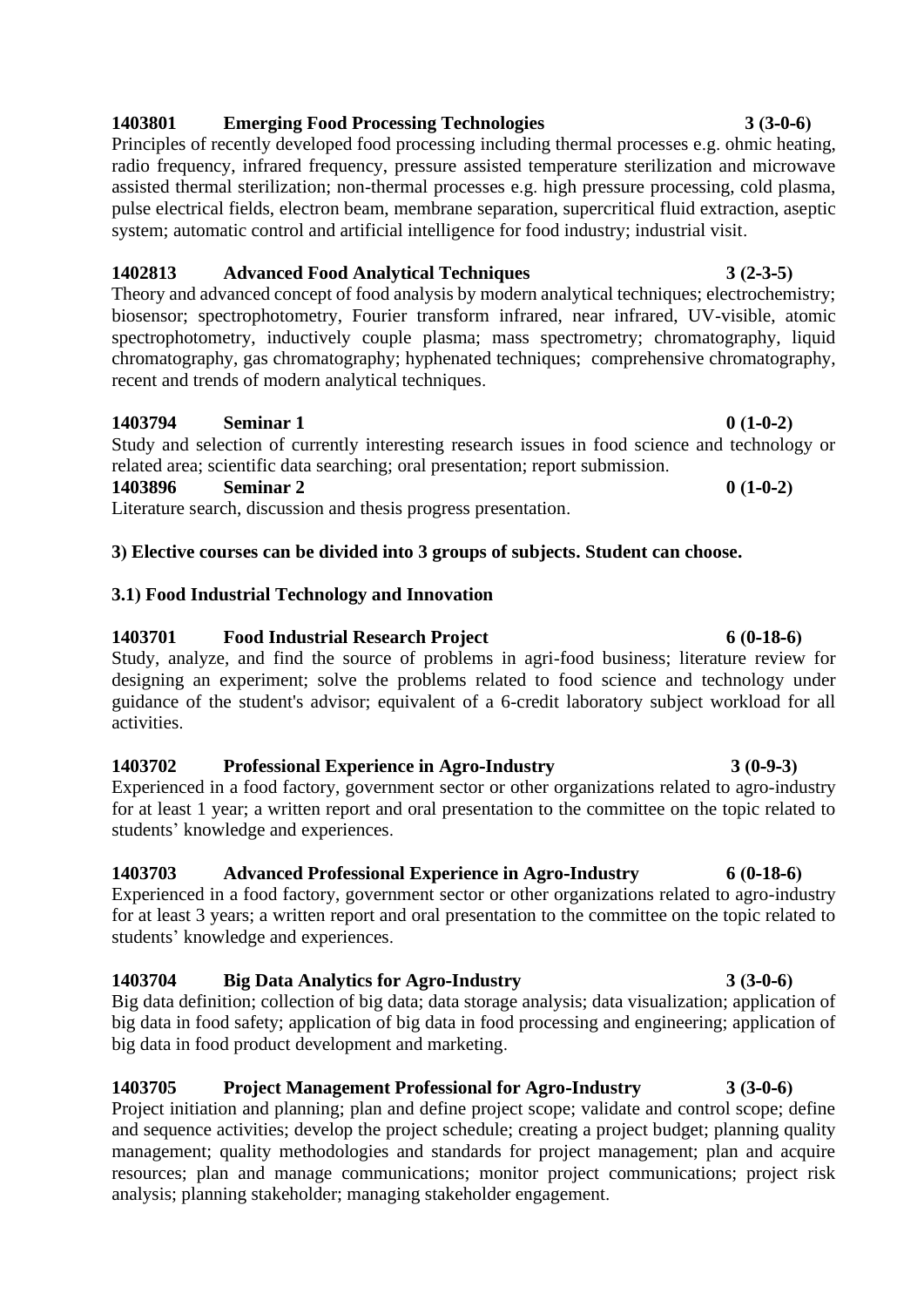## **1406702 Food Business Management 3 (3-0-6)**

Supply chain and logistic management in food business; consumer insight and analytics; food business model development and creativity; business model canvas; strategic marketing management; cost structure and strategy management; global food business trade and retail marketing management; business pitching strategy; entrepreneurship and food business startup; ecommerce.

### **1405701 Quality Control Design in Food Industry 3 (3-0-6)**

Overview of food quality; concepts of quality management systems; quality control; quality design; quality policy and business strategy; quality audit; quality cost; patterns of quality control and management in food industry; trends in food quality control.

# **1405702 Food Safety and Standards for Global Market 3 (3-0-6)**

General and global food standards; standards related with export and import food products; Free Trade Area (FTA); food safety and standard trends, The Global Food Safety Initiative (GFSI), The Safe Quality Food (SQF), Global Aquaculture Alliance Seafood Processing, Global Red Meat Standard (GRMS), Japan Food Safety Management Association (JFSM), etc.

### **1403706 Valorization of Food Processing By-products 3 (3-0-6)**

The most recent advances in the field of food processing by-products; the urgent need for sustainability within the food industry; wastes in food sector and how to minimize; the handling and management of by-products; waste and by-products valorization; value added ingredients recovered from by-products; the success stories and solutions of different food processing byproducts utilization as food and feed ingredients; regulatory issues and concerns of valorization of food processing by-products.

## **1403795 Advanced Food Product Innovation 3 (2-3-5)**

Consumer concept for food product development; accelerating food product design and development; new tools for food product development; appropriate design strategy; optimizing new food product design, design quality in food product development process; business plan.

## **1404760 Shelf Life Prediction of Food Products 3 (2-3-5)**

Quality of food and shelf life stability; quality tests; factors affecting shelf life of food products; diffusion theory of particles; role of water activity and accelerated food shelf life testing techniques; sorption isotherm; reaction kinetics occurring in foods; testing and prediction of product shelf life using mathematical models.

## **1404761 Innovations in Food Packaging 3 (2-3-5)**

New technologies in food packaging; mass transfer of gas and solute through packaging materials; quality of packed foods; active packaging research and development; smart packaging technologies; edible and biodegradable coating and films; commercial aspects of new packaging technologies.

## **1406770 Consumer Trends and Technology 3 (3-0-6)**

Principles of consumer science; consumer behavioral models; consumer perception, learning, memory, motivation, and attitude; consumer decision making process and group influence; effect of income, social class, subculture and culture on consumption; methods of data collection; application of qualitative, quantitative and mixed method for designing and planning of consumer data collection; use of consumer questionnaires; consumer study design; case study for food industry.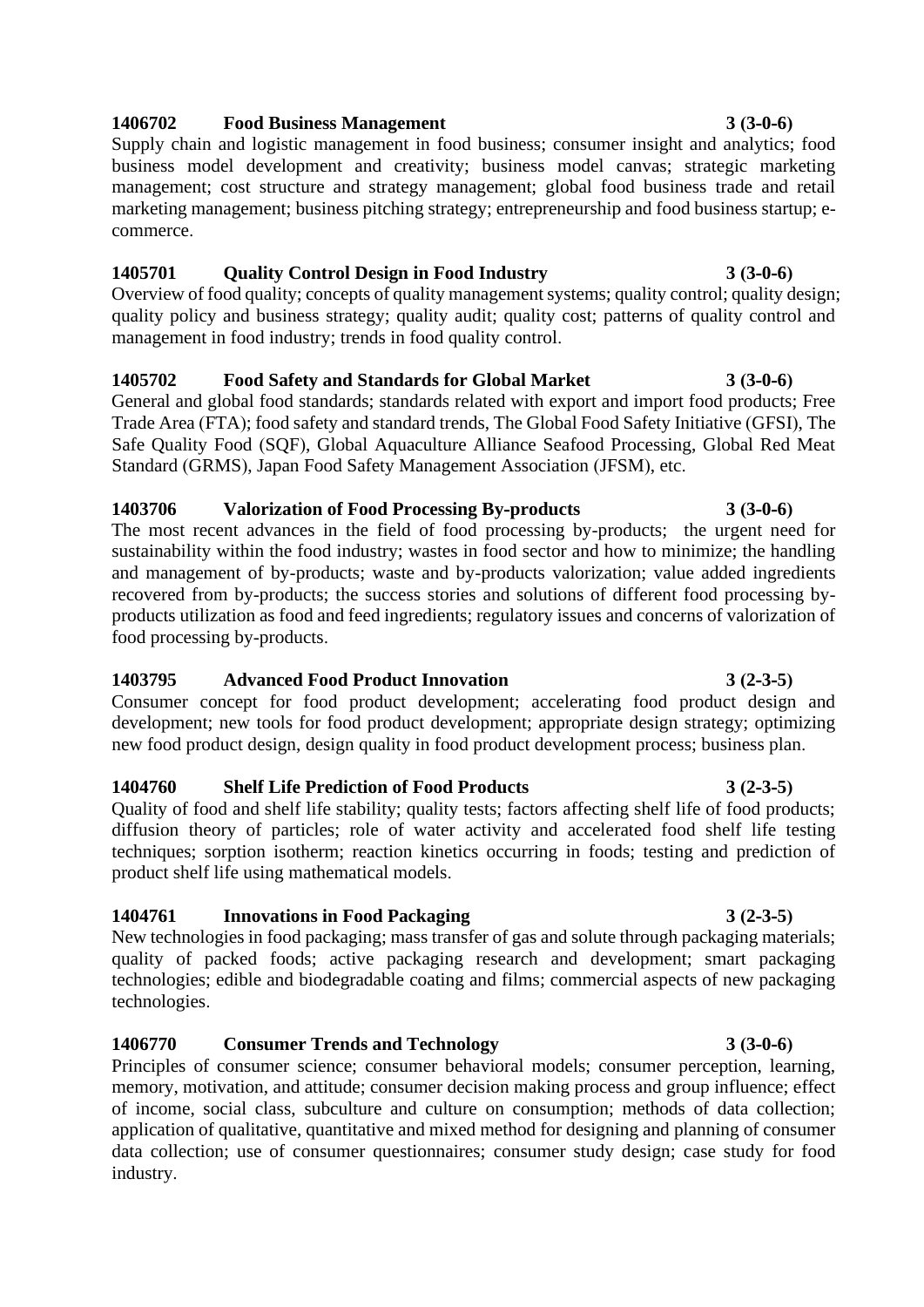## **1403707 Tea Science and Innovation 3 (2-3-5)**

Tea processing, tea biochemistry and analysis, tea and health benefit, tea flavor, tea brewing, tea tasting, tea extract process, tea extract innovation and its application.

## **1403708 Coffee Technology 3 (2-3-5)**

History of coffee; types and coffee variety; coffee planting and farm management; primary coffee processing; secondary coffee processing; roasting; brewing; storage and packaging; flavor profile and cupping; coffee chemistry; quality control and analysis; global trends and marketing; emerging technology and current issues.

# **1403709 Economical Northern Fruits and Vegetables Technology 3 (2-3-5)**

Important economical Northern fruits and vegetables in Thailand, garlic, potato, onion, shallot, longan, pomelo, tangerine, pineapple; production situation; consumption trends; problems and obstacles in the global market; important postharvest technology, current and novel technology; related quality systems and standards; principles of logistics management; case studies in the production and processing; industrial visit.

## **1403710 Future Foods 3 (3-0-6)**

Future trends in food consumption; innovative food formulations (synthetic food, genetic engineering, 3D food printing, biotechnology approaches); alternative protein source (plant-, insect- and cell-based protein); food for specific needs; brain and beauty foods; regulation for novel foods; challenges of food science and technology in future foods.

## **1403719 Nanotechnology in Food 3 (3-0-6)**

The fundamentals of nanotechnology from historical development; concepts and principles to nanomaterial; property characterization; the application of nanotechnology in food.

# **1406759 Perception and the Chemical Senses of Food Products 3 (3-0-6)**

Anatomy, physiology, psychophysics and genetics of the chemical senses related to food perception; relation between the chemical senses and food intake; chemical senses in special populations (infants, children, elderly, athletes and clinical populations).

## **1403720 Starch and Hydrocolloids in Designing Food Products 3 (2-3-5)**

Role of starch and hydrocolloids in designing food products; functionality and molecular structure of starch and hydrocolloids; interactions of starch and hydrocolloids in food systems; structurefunction relationship of starch and hydrocolloids in food products; modification of food properties using starch and hydrocolloids; factors influencing properties of starch-hydrocolloids blended systems; starch and hydrocolloids applications in designing the desirable food product properties. **1402703 Trends in Food Science and Technology 3 (3-0-6)**

Review and evaluate critical current issues in food science and technology; presentation, discussion and report submission.

# **1402702 Principles of Food Science and Technology 3 (3-0-6)**

Introduction; principles in food chemistry, food microbiology, food engineering and food processing; related issues in food science and technology; case studies.

# **1403721 Global Food Industry 3 (3-0-6)**

Food industry overview; important food industry sectors (cereal and bakery, meats, fish, poultry, fruits and vegetables, sugars and other sweets, non-alcoholic and alcoholic beverages, fats and oils and dairy products); world leaders in food industry; current situation and trends in food industry; industrial visit.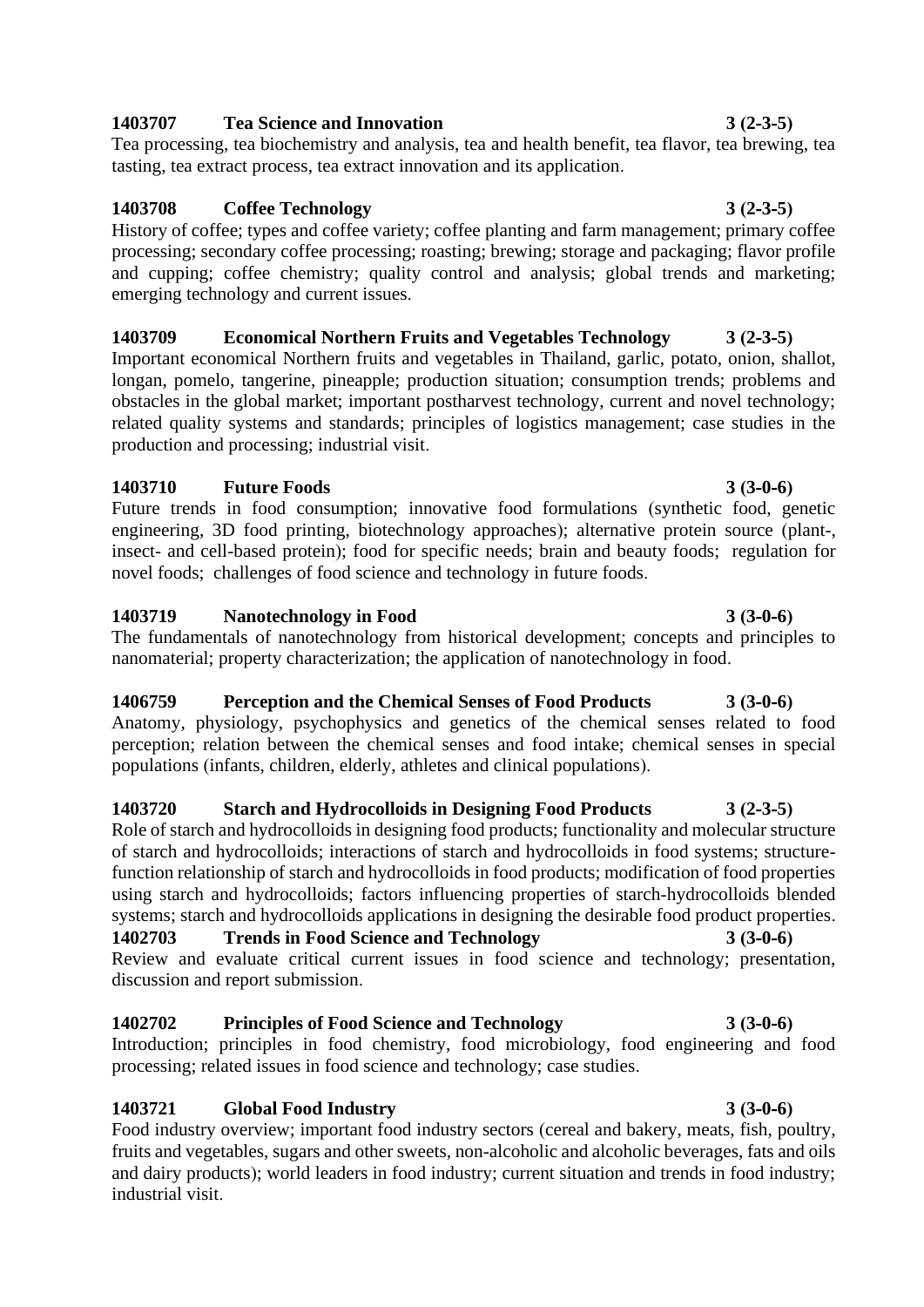# **1409701 Agricultural Logistics Management 3 (3-0-6)**

Agricultural supply chain; agricultural forecasting; crop planning and scheduling; warehousing and inventory management for perishable products; transportation management and material handling systems; partnership systems in the agricultural supply chain; information management in the agricultural supply chain.

## **3.2) Food Chemistry and Nutrition**

## **1402732 Chemistry of Food Macronutrients 3 (2-3-5)**

Composition, structures, reactions and functional properties of proteins, carbohydrates and lipids in food systems; analytical techniques, isolating, identifying, quantifying of these compositions; mechanisms of the effect of processing and storage conditions on the properties of proteins, carbohydrates and lipids; interactions among these components in foods; roles on interactions on food stabilization; related current technology.

## **1402814 Functional Foods and Nutraceuticals 3 (3-0-6)**

Definition and classification of functional foods and nutraceuticals; sources, and health benefits of bioactive components; nutraceutical extraction and isolation; impact of processing on the bioavailability of functional and nutraceutical ingredients in foods; novel technology to retain activity in the food; development and marketing of functional foods; efficacy and safety of functional foods and nutraceuticals; functional foods and nutraceuticals regulations.

# **1402815 Applied Food Proteins Chemistry 3 (2-3-5)**

Food proteins; amino acids, peptides, and proteins; physical, chemical and processing-induced changes in proteins; functional properties of food proteins; biologically active peptides from food proteins; protein and peptide-based antioxidants; nutraceutical aspects of food proteins.

# **1402704 Alternative Protein Food 3 (2-3-5)**

Overview of food proteins; alternative protein sources; the issue of protein fractionation and isolation; technofunctionality and application scenarios; mimicking fat systems, texture and mouthfeel; nutritional aspects; the consumer view and adoption behavior; current status and future trends of alternative protein food.

# **1402705 Dietary Phytochemicals and Chemopreventive Role 3 (3-0-6)**

Phytochemicals in food; bioaccessibility and bioavailability of phytochemicals; carcinogenesis; cancer chemoprevention mechanisms (in vitro and in vivo study); chemopreventive role of phytochemicals; drug interaction; current research of dietary phytochemicals.

# **1402706 Metabolomics in Food Research 3 (2-3-5)**

GC/MS-, LC/MS- and NMR- based metabolomics; Experimental design; sample preparation; data acquisition; pre-processing; metabolite analysis; chemometrics; practical laboratory on plants and microbial metabolite analysis.

# **1402707 Lifecycle, Nutrigenetics and Personalized Nutrition 3 (3-0-6)**

Nutrition throughout the life cycle; introduction of nutrigenetics; the effects of nutrients on genome, proteome and metabolome; the relation between the genetic factors and disease development such as chronic-degenerative, osteoporosis, neurological, obesity, insulin resistance and cardiovascular disease; the role of lifestyle factors in various chronic diseases, including cancer, bone disease, obesity and diabetes; personalized nutrition; current issues.